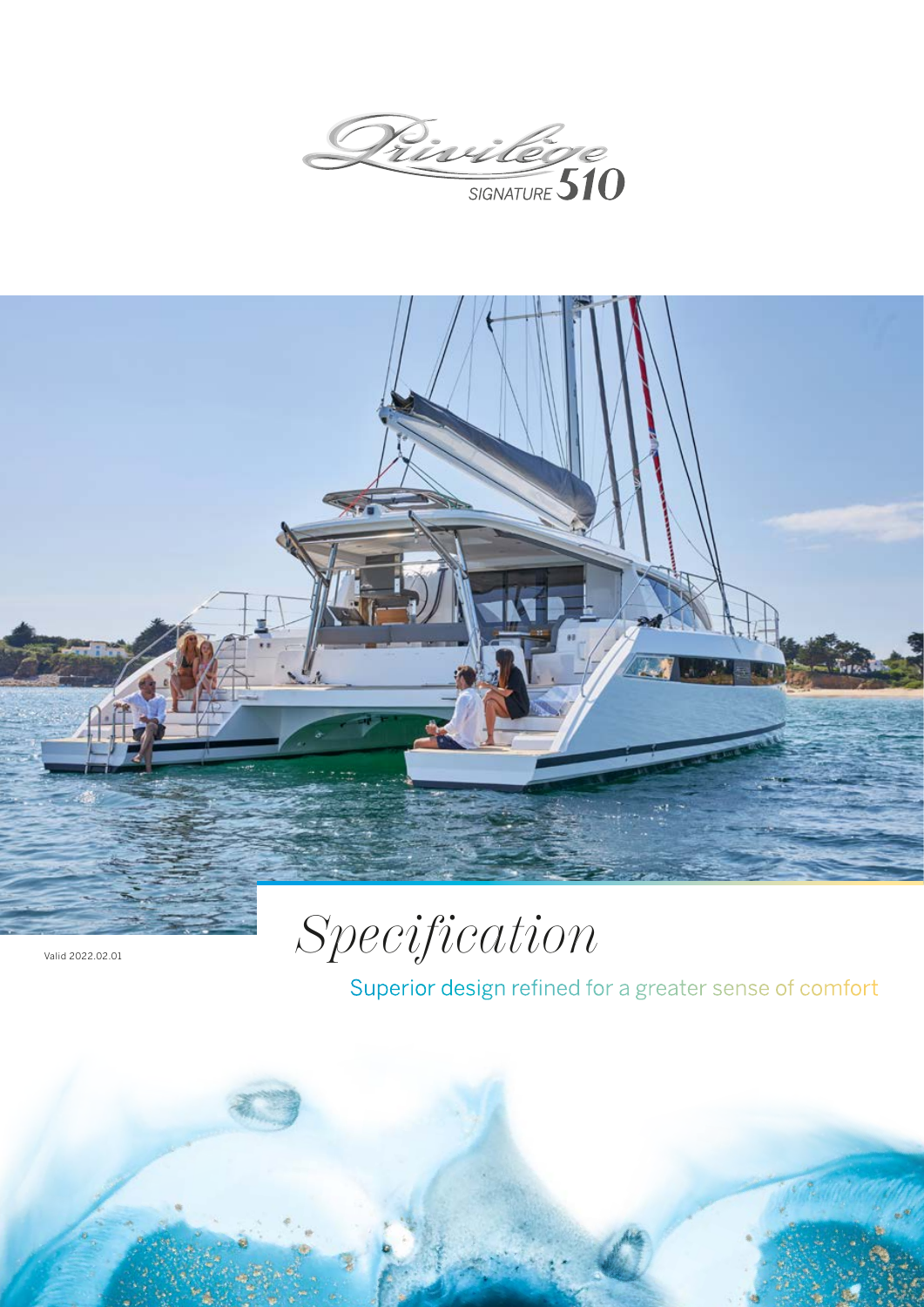



| Total sail area         | 141m <sup>2</sup>    | $1,517$ sqft    |
|-------------------------|----------------------|-----------------|
| Mainsail                | 88m <sup>2</sup>     | 947sqft         |
| Genoa                   | 57m <sup>2</sup>     | 613sqft         |
| Staysail option         | 20m <sup>2</sup>     | 215sqft         |
| Gennaker option         | 120m <sup>2</sup>    | 1,292sqft       |
| Mast length             | 21.21m               | 69'5"           |
| LOA                     | 17.09m               | 56'             |
| Hull length             | 15.24m               | 50'             |
| LWL                     | 15.13m               | 49'8"           |
| Beam                    | 7.98m                | 26'0"           |
| Draft                   | 1.57m                | 5'10''          |
| Displacement light ship | 16.8t                | 37,000lbs       |
| Displacement full load  | 22.8t                | 50,700lbs       |
| Fuel tank               | 8001                 | 211gal          |
| Fresh water             | 6001                 | 158gal          |
| Engines                 | $2 \times 41$ kW     | $2 \times 55HP$ |
| Cabins                  | 3 or 4               |                 |
| CE Certificate          | $A - 12$             |                 |
| Design                  | Cabinet Marc Lombard |                 |
| Interior                | Darnet Design        |                 |

All measurements are approximate. Specifications and material can change without notice. Errors excepted. Valid 2022.02.01

2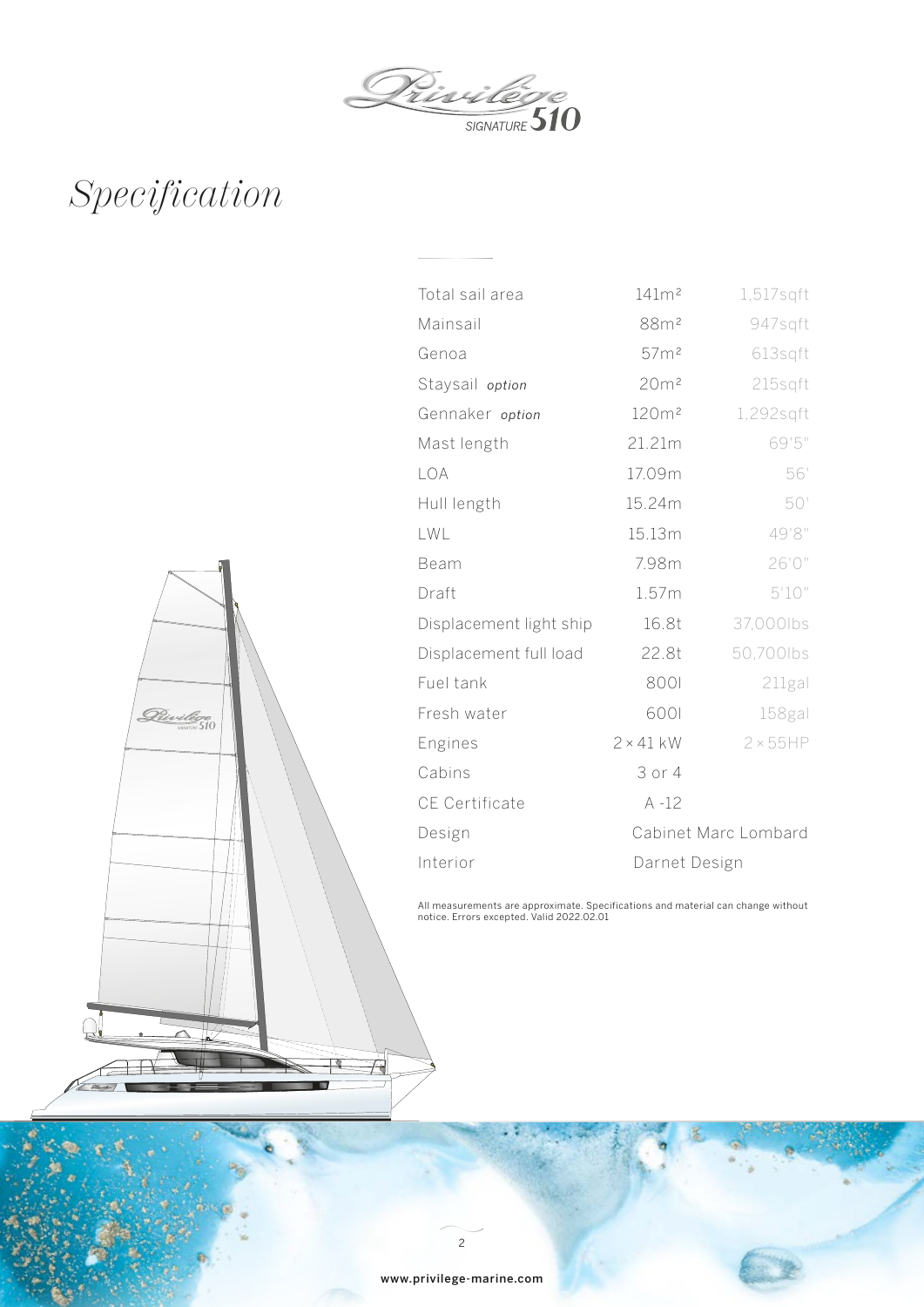

# General

- › Privilège Signature 510 with master suite layout and 2 guest cabins
- › Declaration of Conformity according to European Directive 2013/53/UE
- › 5 years structural guarantee on hull, deck and bulkheads
- › Owner's manual
- › Administration fees

# Hull

## General

- › Hulls and bridge deck infused with closed cells PVC foam core
- › Isophthalic gelcoat colour: Signal White RAL 9003
- › 1st layer in vinylester resin to prevent osmosis
- › Polyester resin for infusion

### **Structure**

› Monolithic areas and plywood/ aluminium reinforcements under infusion

## Bulkheads

- › Structural bulkheads infused with closed cells PVC foam core
- › Bulkheads directly laminated to hull and bridge deck

## Additional parts

› Crash boxes at false bow and transom

### Keels

› Structural keels, integrated into the hulls

# Deck

## General

- › Deck infused with closed cells PVC foam core
- › Isophthalic gelcoat colour: Signal White RAL 9003
- › 1st layer in vinylester resin
- › Polyester resin for infusion
- › Aft cockpit with L-shape bench on starboard side and straight benches on port side and on aft beam

# **Structure**

- › Monolithic areas and plywood/ aluminium reinforcements under infusion
- › Deck laminated to hulls and bulkheads laminated to deck

## Deckhouse

- › Large coachroof with 5 ventilation hatches and with an extension above cockpit
- › Raised helm station on port side with double seat and 2 lockers for halyards

## Additional parts

- › 1 locker in each forepeak, accessible through deck hatch with ventilation and ladder, lockable
- › 2 lockers on central pod accessible through deck hatches with ventilation and ladder, lockable
- › 1 locker for anchor storage
- › 6 lockers in cockpit of which one has a second access to the life raft
- › 1 locker in cockpit for 1 propane gas bottle 13kg
- › 2 lockers in the aft beam

# Rigging

## Standing rig

### White lacquered aluminium mast (21.21m high) with:

- › 2 sets of spreaders with leather protection
- › Mainsail track with sliders on fiber guides
- › 1 Manual winch LEWMAR 50ST EVO at the foot on starboard side for genoa, staysail, gennaker/code0/spinnaker halyards and lazy jacks
- › 4 foldable steps to gooseneck, 1 footrest at gooseneck, 2 foldable steps at masthead
- › LED tricolour navigation light at masthead, steaming light, anchor light, fixed deck light in front of the mast
- › 2 LED lights under first set of spreaders
- › Mechanical wind vane at masthead

### White lacquered aluminium canoe boom (7.09m long) with:

- › Lazy bag
- › Sheaves for reefing lines
- › Mainsail outhaul on fixed points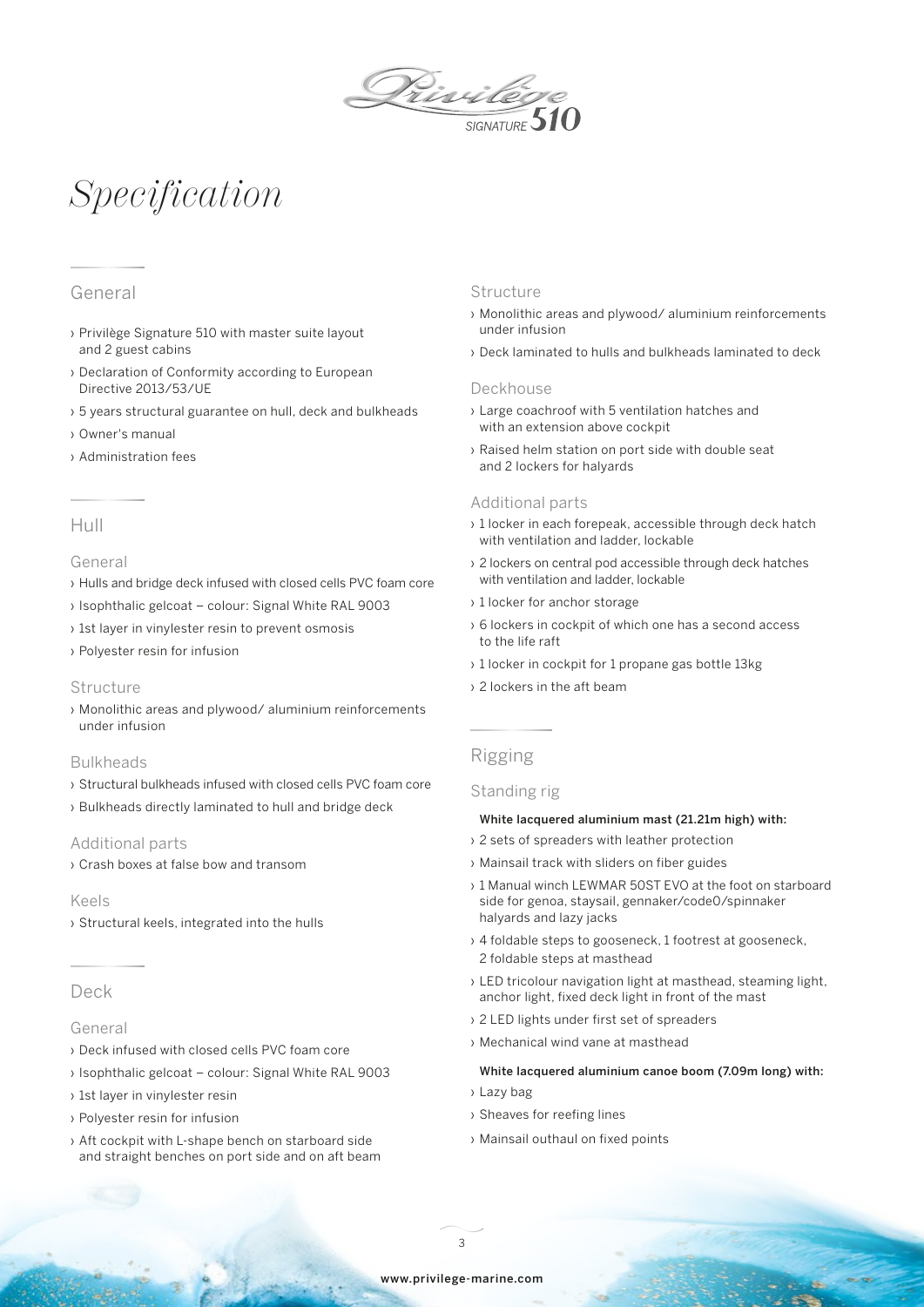

White lacquered aluminium welded crossbeam with seagull striker

Stainless steel 1x19 wire including forestay, inner forestay, cap shrouds, lower shrouds and 4 diamonds

#### Sails and running rig

High performance running rigging, Dyneema core with:

- › 1 halyard for mainsail and for genoa
- › 1 sheet for mainsail and 2 sheets for genoa
- › 1 genoa furling line
- › Reefing lines, lazy jacks, climber halyard and topping lift

#### High quality sails with:

- › Roach mainsail 86m², 3 reefs, full batten, Dacron
- › Genoa on manual furler, 57m², with UV leech guard, Dacron

## Deck hardware

- › 1 elctric LEWMAR 55EST EVO Alloy Black winch at helm station on port side for mainsail halyard, reefing lines, genoa, staysail and gennaker/code0/spinnaker furling lines, climber halyard and topping lift
- › 1 electric LEWMAR 65EST EVO Alloy Black winch at helm station on starboard side for genoa and staysail sheets
- › 1 electric LEWMAR 55EST EVO Alloy Black winch backward helm station for mainsail sheet and traveller control line
- › Mainsheet traveller with double ball bearing car and control line
- › Manual furler for genoa
- › 2 tracks for genoa/ staysail including cars with pin stop
- › 3 winch handles with holders

# Exterior equipment

# Glazing

- › Stainless steel patio door to saloon with 3 leaves, 2 sliding
- › Large mineral glass windows on hull and deckhouse
- › Flush hatches on deck and deckhouse

## Mooring – Anchoring

- › 8 stainless steel mooring cleats, 500mm 4x, 360mm 4x
- › 8 stainless steel anti-chafing protections
- › 2 stainless steel mooring cleats, 360mm, on transoms
- › 2 roller cleats 420mm on the bow for buoy anchoring
- › 4 mooring lines
- › 8 fenders, 910mm x 360mm, including air compressor
- › 1 electric anchor windlass 2000W with drum, gypsy Ø 10mm, deck switches and 1 wired remote control with chain counter
- › Bow anchor roller with 1 stainless steel mooring cleat 500mm
- › Mooring bridle
- › Stainless steel plate to prevent anchor chain chafing
- › Main mooring line with galvanized Delta-Anchor 40kg, flip swivel, 75m galvanized chain grade 70 Ø 10mm, 25m rope

### Deck fitting

### Deck

- › 2 stainless steel pulpits with teak seats and LED navigation lights
- › 4 stainless steel pushpits, 2 outside, 2 inside transoms
- › Lateral railing, 750mm height, with side openings, including stanchions and 3 guard lines in stainless steel
- › 2 white nets in coated polyester mesh
- › 2 stainless steel handrails on deckhouse
- › 3 lifelines in stainless steel, 2 on the deck and 1 on the deckhouse

#### Aft cockpit

- › Fixed teak cockpit table 1400mm x 1000mm with stainless steel central foot
- › Stairs from cockpit to helm station
- › Stairs from cockpit to side deck

### Helm station

- › Double seat Spradling Silvertex, full range of colours
- › Windscreen in mineral glass with stainless steel frame

#### Transoms

› Fixed stainless steel swimming ladder with deck shower on port transom

### Upholstery

- › Upholstery for cockpit Spradling Silvertex, full range of colours
- › 2 foldable director chairs in teak with cotton ecru seats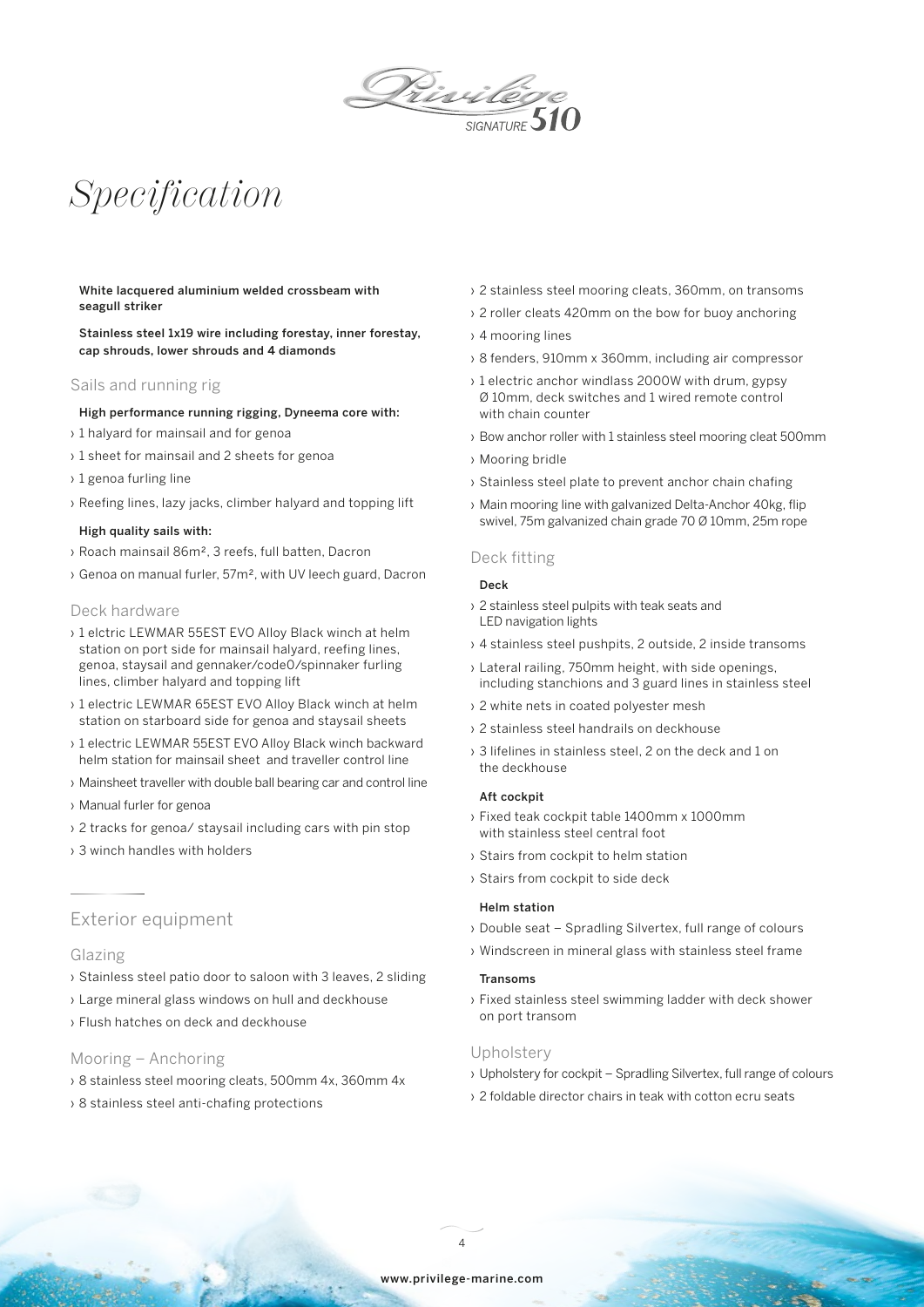

# Interior

## General

- › Furniture Alpi French Oak style, satin varnish
- › Floorboard laminated wood Resopal Valley Oak 4166-WH
- › All worktops in synthetic resin Hi-macs Solids collection full range of colours
- › Upholstery Coated fabrics leather style Spradling Valencia, full range of colours
- › Lining ceiling and wall: Spradling Hitch Iceberg 8962 except:
- Saloon centered ceiling: Spradling Silvertext Ice 4004
- Deckhouse surround windows: Graphite Grey Lacquer dito Egger U961 STPT
- › Lining bed frames, headboards and bedsides: Spradling Vogue Stone 001 or Eucalyptus 004
- › White solid surfaces: Egger Alpine White W1101 STPT
- › Dark solid surfaces: Egger Graphite Grey U961 STPT
- › Curtains type OCEANAIR around the entire boat
- › Spring frames and mattresses for all the beds

## Front cabins – According to layout

### Master suite

- › 1 U-shape dressing area
- › 1 sideboard including 2 doors (with shelves) and 1 chest of drawers (with 2 drawers at the top and 2 doors at the bottom with 1 shelf)
- › 1 large and tall cabinet with 3 doors including 1/3 shelves and 2/3 wardrobe
- › 1 lengthwise double bed 180cm x 200cm, 2 bedsides, 2 low cabinets with drawers
- › 1 separate shower with thermostatic tap and silk-screened door
- › 1 sideboard including 2 doors (with shelves) and 1 chest of drawers (with 2 drawers at the top and 2 doors at the bottom with 1 shelf)
- › 1 tall cabinet with wardrobe at the top and with 2 drawers and 1 door at the bottom
- › 1 separate electric toilet
- › 1 head cabinet with 2 doors and 2 countertop wash basins with mixing taps, folding mirrors and accessories
- › 1 large and tall cabinet with integrated mirror, numerous storage spaces and drawers

#### Master suite and port side guest cabin

- › 1 separate shower with thermostatic tap and silk-screened door
- › 1 sideboard including 2 doors (with shelves) and 1 chest of drawers (with 2 drawers at the top and 2 doors at the bottom with 1 shelf)
- › 1 separate head with electric toilet, cabinet with 1 door, countertop wash basin, mixing tap, mirror and accessories
- › 1 lengthwise single bed 105cm x 200cm
- › 1 large and tall cabinet with integrated mirror, numerous storage spaces and drawers
- › 1 lengthwise double bed 180cm x 200cm, 2 bedsides, 1 low cabinet with drawers
- › 1 separate shower with thermostatic tap and silk-screened door
- › 1 sideboard including 2 doors (with shelves) and 1 chest of drawers (with 2 drawers at the top and 2 doors at the bottom with 1 shelf)
- › 1 tall cabinet with wardrobe at the top and with 2 drawers and 1 door at the bottom
- › 1 separate electric toilet
- › 1 head cabinet with 2 doors and 2 countertop wash basins with mixing taps, folding mirrors and accessories
- › 1 large and tall cabinet with integrated mirror, numerous storage spaces and drawers

### 2 double cabins

- › 1 separate shower with thermostatic tap and silk-screened door
- › 1 sideboard including 2 doors (with shelves) and 1 chest of drawers (with 2 drawers at the top and 2 doors at the bottom with 1 shelf)
- › 1 separate head with electric toilet, cabinet with 1 door, countertop wash basin, mixing tap, mirror and accessories
- › 1 transverse double bed 160 x 200cm, 1 bedside with shelves, 1 low cabinet with 2 doors on footboard
- › 1 large and tall cabinet with integrated mirror, numerous storage spaces and drawers
- › 1 separate shower with thermostatic tap and silk-screened door
- › 1 sideboard including 2 doors (with shelves) and 1 chest of drawers (with 2 drawers at the top and 2 doors at the bottom with 1 shelf)
- › 1 separate head with electric toilet, cabinet with 1 door, countertop wash basin, mixing tap, mirror and accessories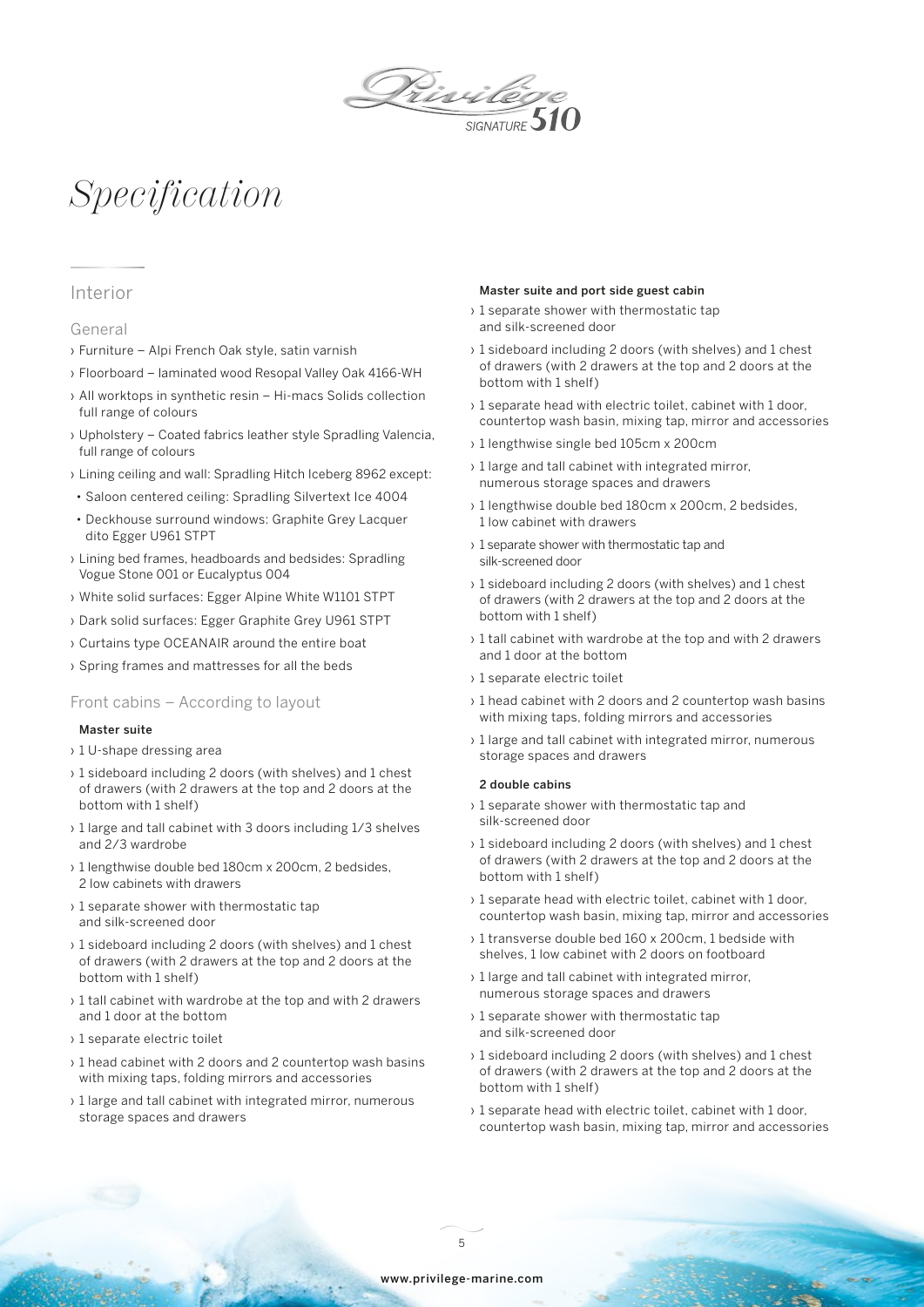

- › 1 transverse double bed 160 x 200cm, 1 bedside with shelves, 1 low cabinet with 2 doors on footboard
- › 1 large and tall cabinet with integrated mirror, numerous storage spaces and drawers

## Port corridor – according to layout

#### Master suite

- › 1 sideboard with 4 doors
- › 1 tower in front of the stairs with 1 stainless steel freezer 113l at the bottom and 1 cabinet at the top
- › 1 large and tall cabinet with integrated mirror, numerous storage spaces and drawers
- › 5 stairs with courtesy lights and escape hatch

#### Port guest cabin or 4 double cabins layouts

- › 1 tower in front of the stairs with 1 stainless steel freezer 113l at the bottom and 1 cabinet at the top
- › 1 tall cabinet with 1 drawer and 1 door
- › 5 stairs with courtesy lights and escape hatch

### Starboard corridor

- › 1 tall cabinet with 2 openings for washer/ dryer in option
- › 1 tall cabinet with 2 shelves at the top and 1 door at the bottom
- › 5 stairs with courtesy lights and escape hatch

### Aft port side – guest cabin

- › 1 lengthwise double bed 160cm x 200cm with 2 drawers underneath
- › 1 full-width cabinet on inner side
- › 1 small cabinet with opening on outer side
- › 1 separate head with electric toilet, cabinet with 1 door, countertop wash basin, mixing tap, mirror and accessories
- › 1 separate shower with thermostatic tap and silk-screened door

### Aft starboard side – guest cabin

- › 1 lengthwise double bed 160cm x 200cm with 2 drawers underneath
- › 1 full-width cabinet on inner side
- › 1 small cabinet with opening on outer side
- › 1 separate head with electric toilet, cabinet with 1 door, countertop wash basin, mixing tap, mirror and accessories
- › 1 separate shower with thermostatic tap and silk-screened door

## Galley & saloon

# Dining area

- › 1 L-shape bench
- › 1 fixed rectangular dining table with 2 stainless steel feet
- › 1 cabinet behind the fixed leaf of the patio door with 4 drawers and 1 door
- › Curtain for patio door in fabrics

## Galley area

- › 1 gas cooker with 3 burners
- › 1 gas oven
- › 1 stainless steel fridge 112l
- › 1 large sink with mixing tap
- › 1 storage (for built-in dishwasher in option)
- › Worktop in synthetic resin Hi-macs Solids collection, full range of colours
- › Numerous storage spaces and drawers

## Navigation area

- › Chart table with footstool
- › Wall panel for optional electronics, monitoring and entertainment

# System

#### Air

## Air conditioning

› A/C system predisposed for future chiller, power and sea water connection, fan coils power and chilled water/ glycol circuit insulation hoses

## Electrics & electronics

## General

- › 12Vdc network
- › 230Vac, 50Hz network
- › Supervision system management with controller for data capture and 1 touch screen 10" to check: AC/DC networks, gauges and pumps, lighting, service switches, alarms

#### Wiring & control boxes

- › Set of control boxes arranged throughout the boat including breakers and control relays
- › Shore power outlet 230Vac, 50Hz, 32A with shore cable (including isolation transformer)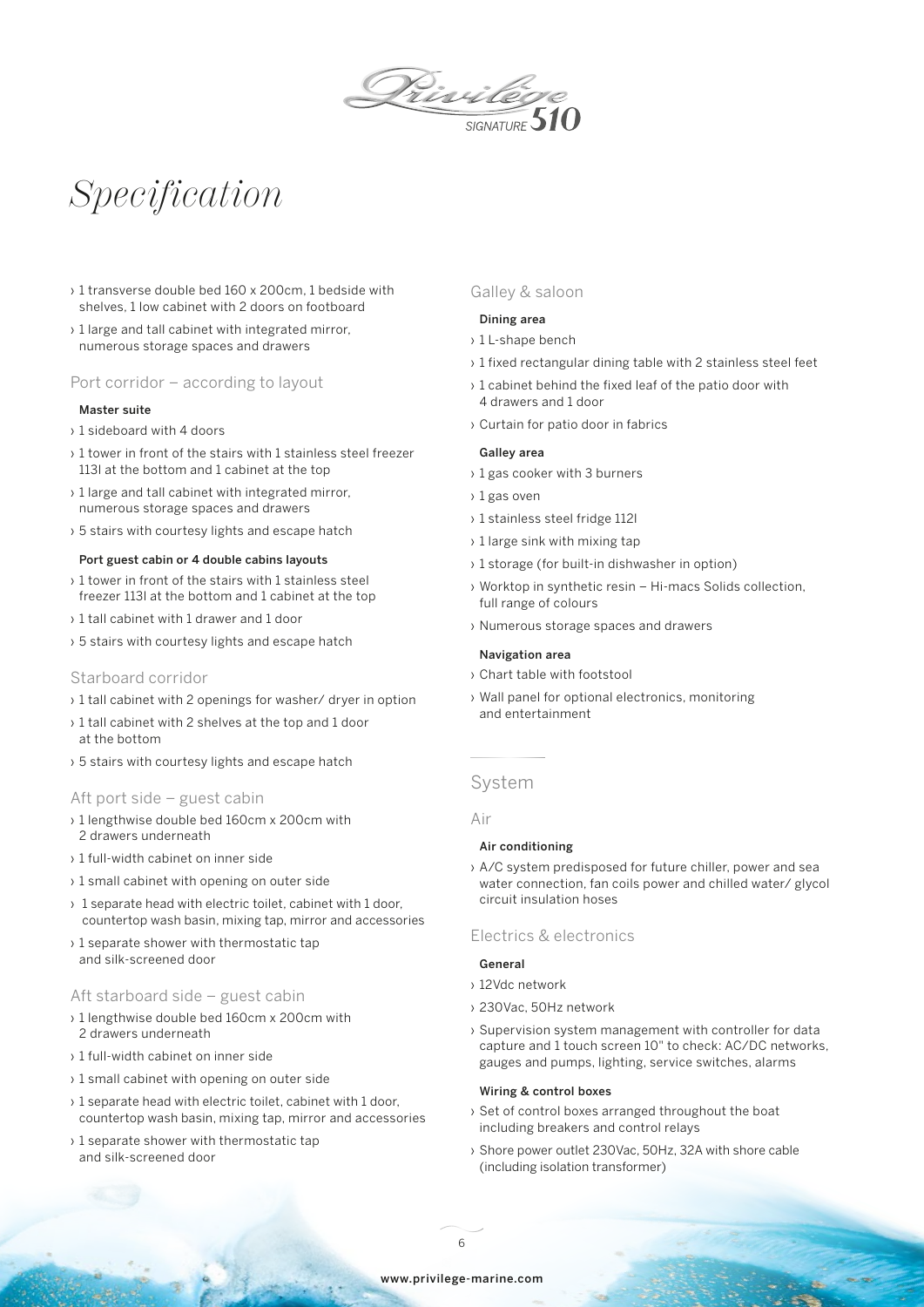

#### Batteries & chargers

- › 4 service gel batteries 200Ah, 12Vdc
- › 3 gel batteries 55Ah, 12Vdc for enginges and generator
- › 1 chargeMaster 100A, 12Vdc
- › 1 inverter AC Master 3500W, 230Vac

#### Generator

› Generator power to be defined according to energy needs and/ or navigation program

#### Lighting

- › LED daylight downlights arranged throughout the boat including cockpit, white and red in saloon and cockpit, with dimmers
- › LED daylight reading lights arranged throughout the cabins
- › 1 flexible reading light at chart table
- › 2 LED lights on each transom

### Electric devices

- › 230Vac, 50Hz circuit with 2 outlets in each cabin, 4 in the master suite, 4 in the galley, 2 in the saloon, 2 at chart table, 1 in each head and 1 in each engine room
- › Twin USB charging A+C: 1 in each cabin, 2 in the master suite, 1 in the saloon and 1 at chart table
- › 1 waterproof twin USB charging A+A at helm station

#### Navigation instruments

- › 2 Raymarine i70s at helm station with DST transducers for Depth/Speed/Temperature/Wind
- › GPS Receiver RS150
- › VHF antenna, 1 wired handset Ray 90 at chart table with passive speaker and 1 wireless handset Ray 90 at helm station with active speaker
- › Magnetic compass, northern hemisphere
- › Mechanical wind vane

#### Entertainment

- › Hertzian masthead antenna
- › AM/FM antenna
- › Prewiring TV and Hifi in saloon and cabins

### Propulsion

## General

- › 2 sound-proof and heat insulated engine compartments, with access from cockpit by hatches, ventilation fans, LED lights
- › 2 Yanmar engines, 57 hp, saildrive SD60, with electric throttles including maintenance kit
- › 2 3-blade folding propellers

#### Steering

- › Hydraulic steering system
- › Stainless steel steering wheel Ø 900mm with leather cover
- › 2 stainless steel emergency tillers

#### Water & gas system

- › 2 stainless steel fresh water tanks, 2 x 300l
- › 2 x 40l hot water boiler 230Vac
- › Pressurised water system including 1 pump and 1 stainless steel expansion tank
- › 2 manual bilge pumps with 3-way-valve
- › 4 electric bilge pumps with visual and audible alarms
- › Electric shower pumps
- › 2 polypropylene blackwater tanks, 2 x 106l
- › Mixing taps for heads and showers
- › Electric toilets with fresh water flush
- › Warm/ cold water deck shower on port transom

#### Fuel

- › 2 aluminium fuel tanks 2x 400l each
- › Transfer pump reversible for fuel

7